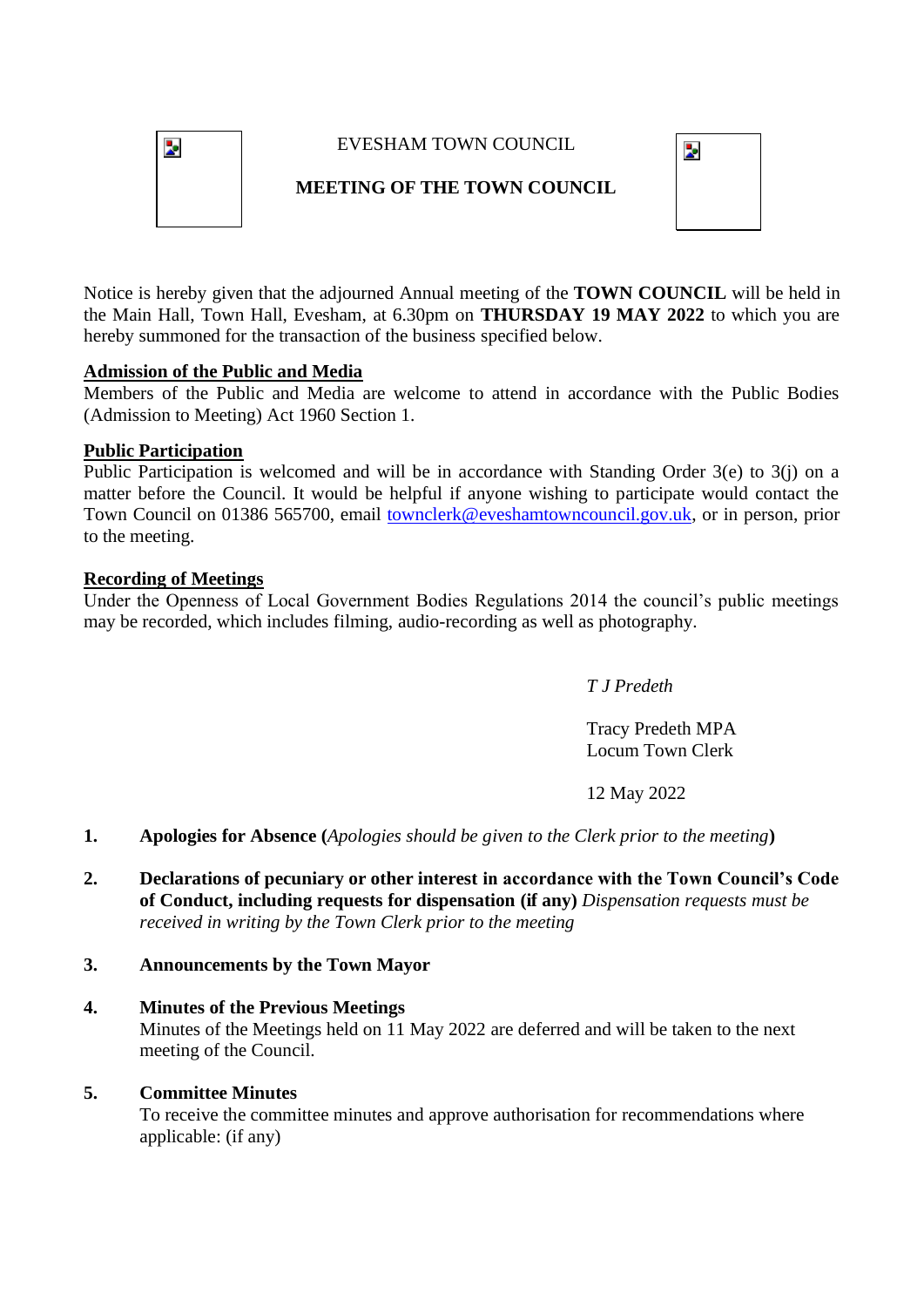- **6. Finance – Payments and Receipts for April 2022** To receive a schedule of payments to date and review expenditure against budget.
- **7. Appointments to Council Committees** Town Clerk's report attached
- **8. Appointments of Council's Representatives to Outside Bodies** Town Clerk's report attached
- **9. Review of staff/council subscriptions** Town Clerk's report attached
- **10. Review of Standing Orders and Financial Regulations** Report attached
- **11. Reports from Council's Representatives** Members wishing to make a report under this item should advise the Town Clerk prior to the commencement of the meeting.

### **12. Confidential session**

To Resolve to exclude the public and the press as publicity would prejudice the public interest by reason of the confidential nature of the business to be transacted. (*Public Bodies (Admission to Meetings) Act 1960*

#### **13. Staff Matters**

To consider staffing matters and agree a way forward. To agree to advertise the role of Clerk to the Council To agree to advertise the role of a Responsible Finance Officer for the Council.

Abbey Lane Court Abbey Road Evesham Worcs WR11 4BY

Evesham Town Council Tel: 01386 565700 Unit 6 (Ground Floor) Web: [www.eveshamtowncouncil.gov.uk](http://www.eveshamtowncouncil.gov.uk/)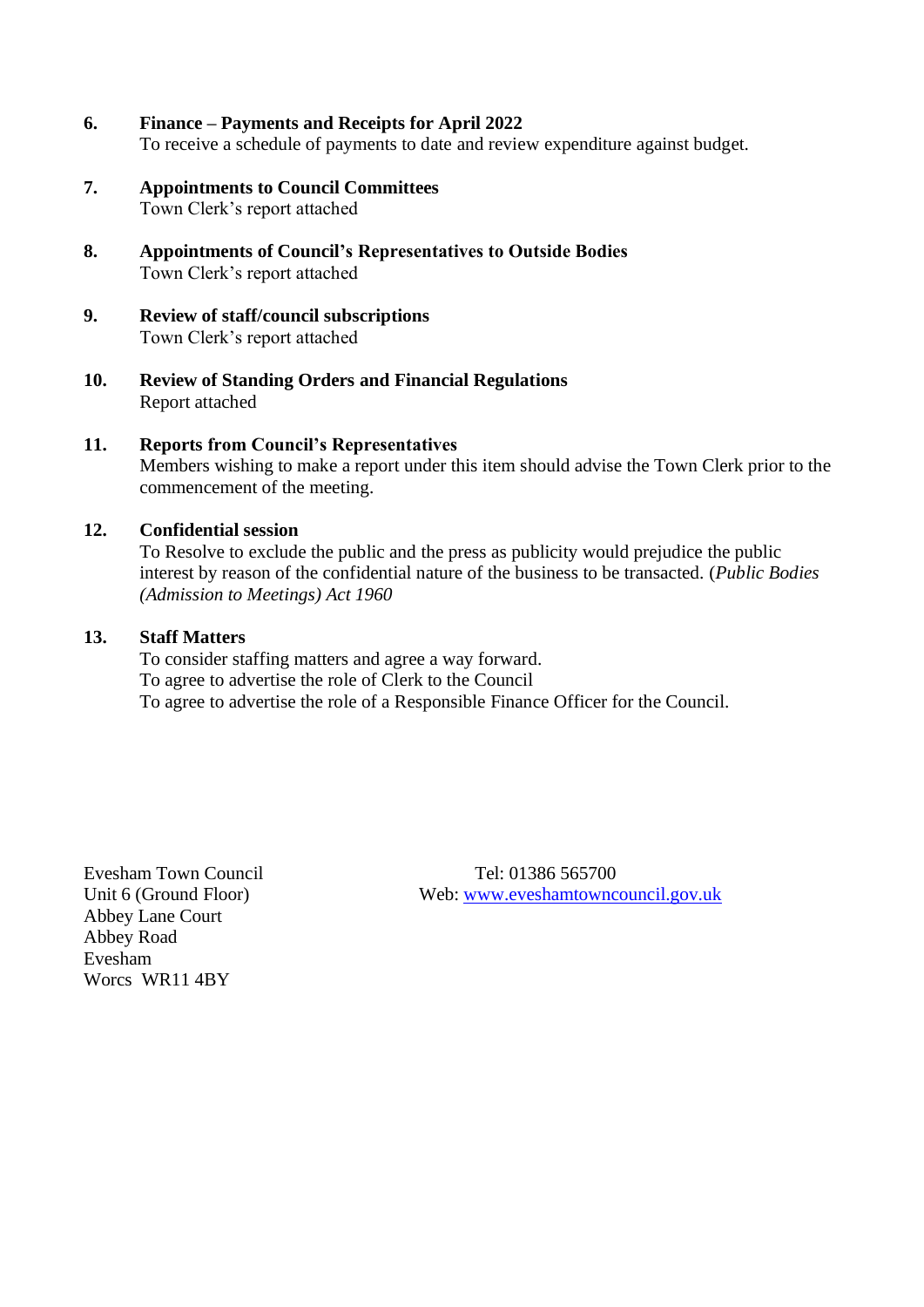#### **EVESHAM TOWN COUNCIL**

# **COMMITTEE: TOWN COUNCIL**

**DATE: 19 May 2022**

**SUBJECT: FINANCE – PAYMENTS AND RECEIPTS FOR APRIL 2022**

### **REPORT BY: TOWN CLERK**

### **1.0 PURPOSE OF REPORT**

1.1 To advise Members of the details of income and expenditure for the Council for the month of April.

### **2.0 RECOMMENDATION**

2.1 It is recommended that the monthly expenditure and payments for the Council as attached be approved and the receipts and bank reconciliation be noted.

### **3.0 FINANCE**

- 3.1 The details of income and expenditure for the Council for the month of April 2022.
- 3.2 The Council are encouraged to ask any questions it has about any item, though if possible to ask in advance of the meeting so the Clerk may get the required information.
- 3.3 The payments have been circulated to the Committee Chairmen prior to payment inline with the scheme of delegation.

### **4.0 FINANCIAL IMPLICATIONS**

4.1 The relevant accounts of the Council have been credited and debited by the amounts shown in on the attached report.

### **5.0 LEGAL IMPLICATIONS**

5.1 None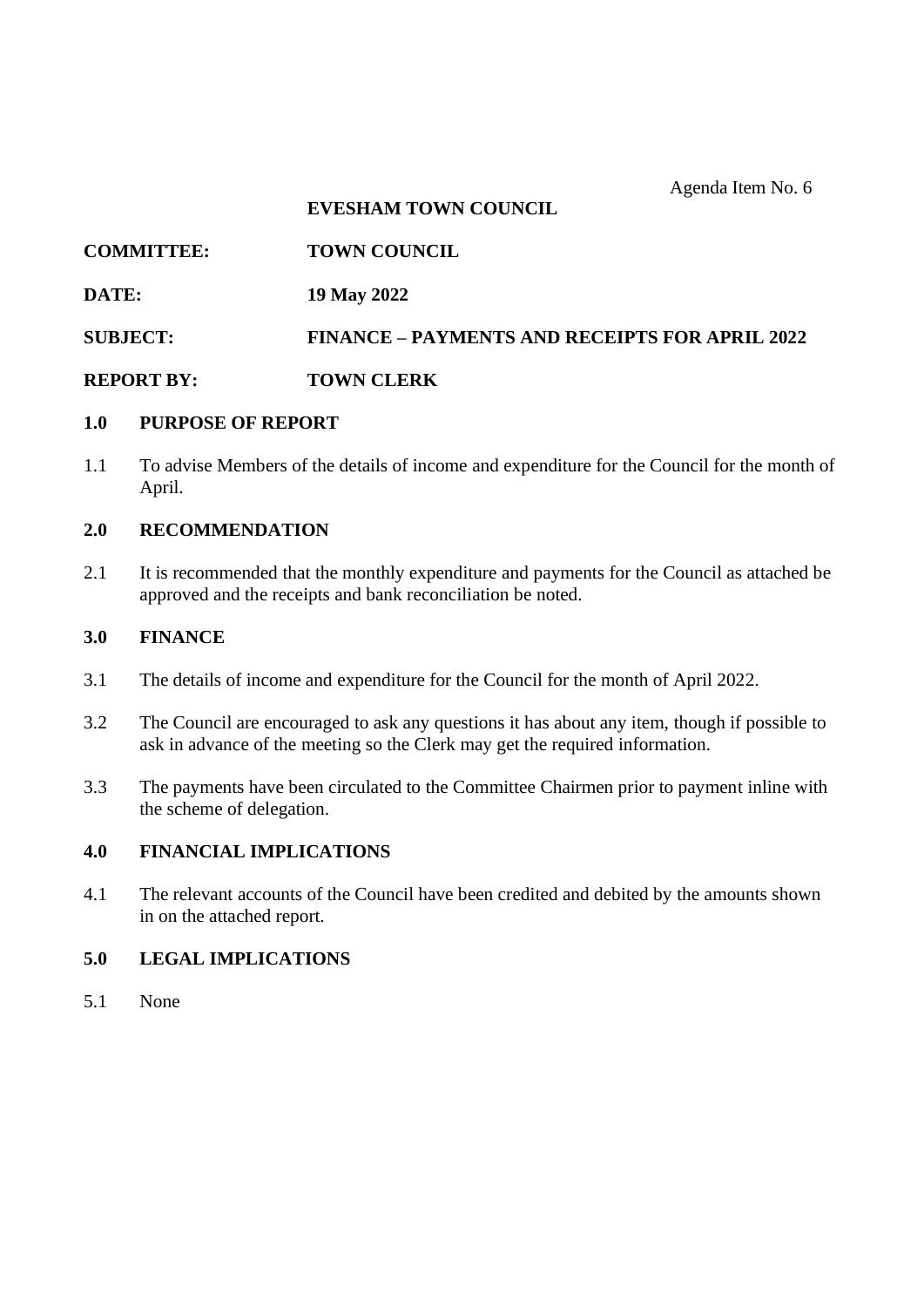# **EVESHAM TOWN COUNCIL**

# **COMMITTEE: TOWN COUNCIL**

### **DATE: 19 MAY 2022**

# **SUBJECT: APPOINTMENTS TO COUNCIL COMMITTEES**

### **REPORT BY: TOWN CLERK**

### **1.0 PURPOSE OF REPORT**

1.1 To seek Members' nominations for appointments to Council Committees.

### **2.0 RECOMMENDATION**

2.1 Members' nominations are requested.

### **3.0 APPOINTMENTS TO COUNCIL COMMITTEES AND STEERING GROUPS**

3.1 Members have been asked to put themselves forward for any committees and working groups they would like to be a member of. The committees are made up as follows:

### a) **Planning & Estates Committee**

9 Members plus Town Mayor and Deputy Town Mayor

- b) **Finance and General Purposes Committee** 8 Members plus Town Mayor, Deputy Town Mayor and outgoing Mayor (if outgoing Mayor wants to sit on the committee)
- c) **Personnel Committee** (oversees all Town Council staff matters) 6 Members plus Town Mayor and Deputy Town Mayor

### d) **Town Plan Delivery Committee**

5 Members plus the Town Mayor and Deputy Mayor, and 3 co-opted Members of the community (co-opted by the committee)

3.2 Members have already received a poll asking them to state which committee(s) they would like to serve on, the details of which are below.

# **4.0 FINANCIAL IMPLICATIONS**

4.1 None.

# **5.0 LEGAL IMPLICATIONS**

5.1 Each committee is bound by the Council's Standing Orders and terms of reference. Where a vote is required due to more councillors wishing to be on the committee than spaces available, any member with over a 50% vote share will automatically be appointed. If more than one round of voting is required, the councillor with the least votes will drop out and the process will begin again.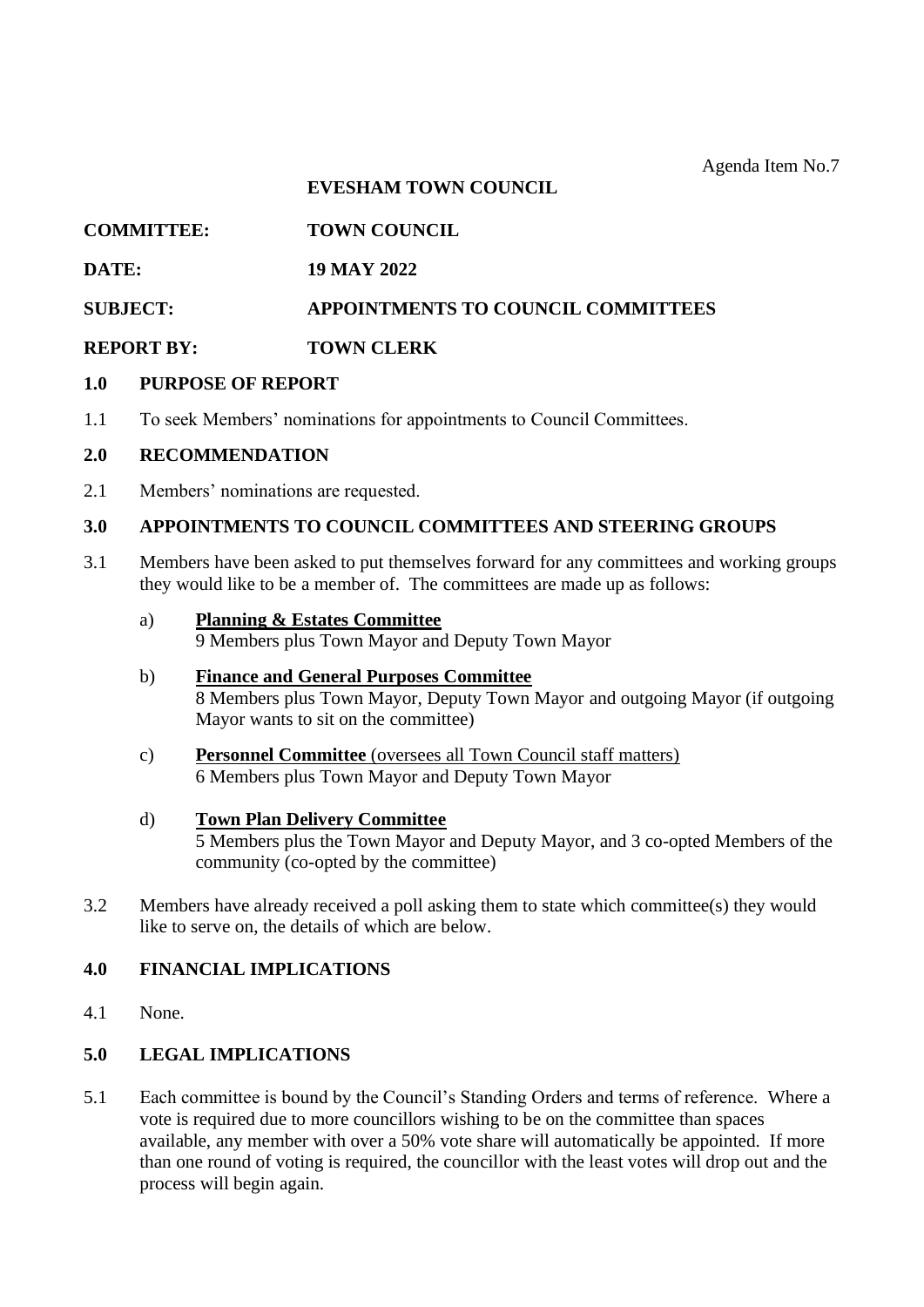#### **EVESHAM TOWN COUNCIL**

| <b>COMMITTEE:</b> | <b>TOWN COUNCIL</b>                                                          |
|-------------------|------------------------------------------------------------------------------|
| DATE:             | 19 MAY 2022                                                                  |
| <b>SUBJECT:</b>   | <b>APPOINTMENTS OF COUNCIL'S</b><br><b>REPRESENTATIVES TO OUTSIDE BODIES</b> |

### **REPORT BY: TOWN CLERK**

#### **1.0 PURPOSE OF REPORT**

1.1 To seek Members' nominations/re-nominations for vacancies for Council's representatives on various bodies and organisations.

# **2.0 RECOMMENDATION**

2.1 Members' nominations/re-nominations are sought.

### **3.0 APPOINTMENT OF COUNCIL'S REPRESENTATIVES**

- 3.1 Members have already received information on what each organisation does. There are a number of bodies who appoint for the whole council term, these are not included below.
- 3.2 Next to each organisation are the names of members who have put themselves forward: -

### **Organisation VECTA (1 member)**

**Estate Charity of John Rudge (2 members)**

**Evesham Relief in Need Charity (2 members)**

**Vale Volunteers (2 members)** 

**Evesham Arts Centre (1 member)** 

**Evesham & District Mental Health Charity (1 member)**

**Vale Public Transport Group (1 member)**

**Cross Parish Cycles & Pathway Project Group (1 member)**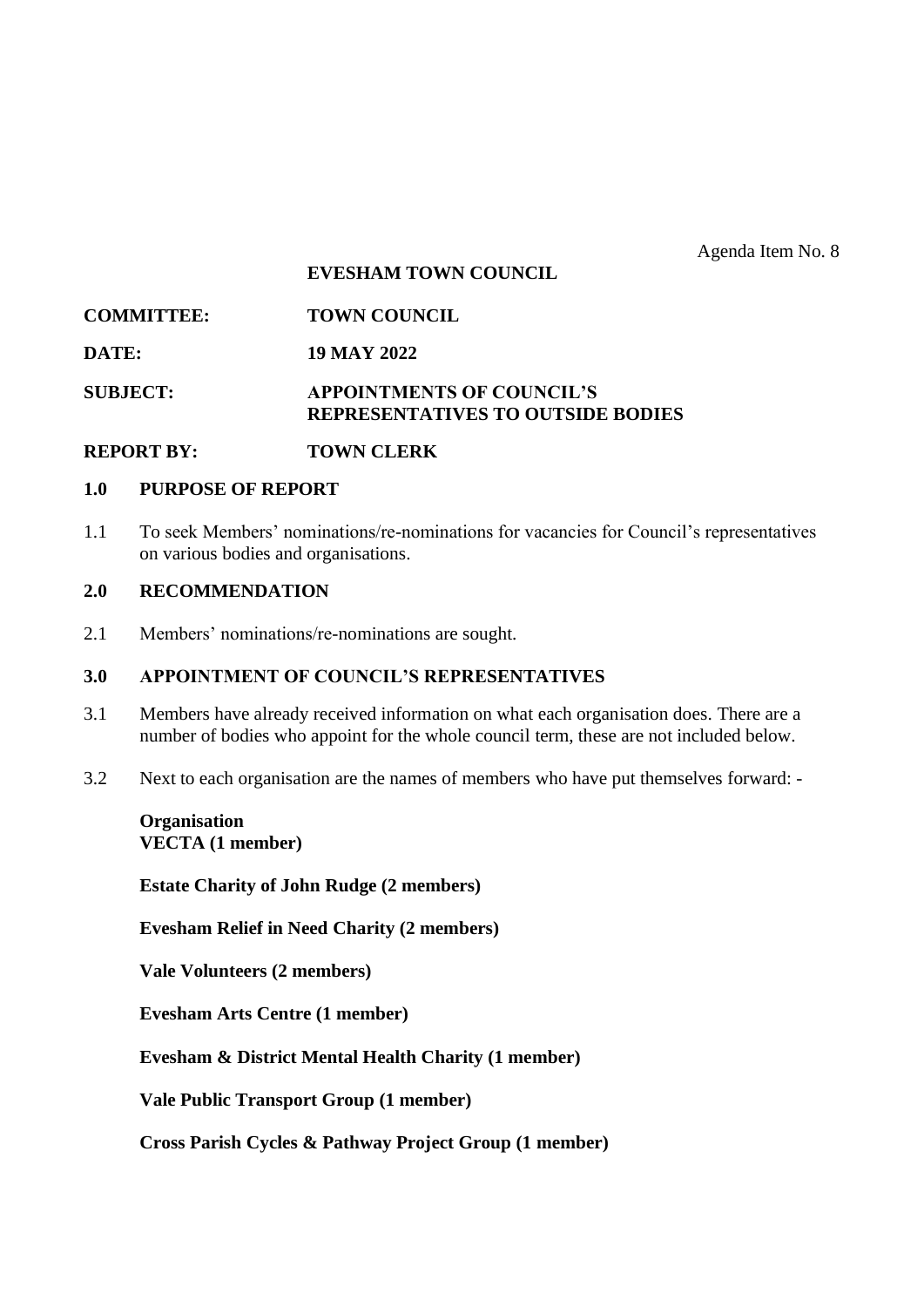# **4.0 FINANCIAL IMPLICATIONS**

4.1 None.

# **5.0 LEGAL IMPLICATIONS**

- 5.1 Representatives will be bound by the rules and regulations of the bodies/organisations to which they are appointed.
- 5.2 Where a vote is required due to more councillors wishing to appointed to the outside body than spaces available, any member with over a 50% vote share will automatically be appointed. If more than one round of voting is required, the councillor with the least votes will drop out and the process will begin again. We will attempt to do any voting using Zoom live polling so please be patient. If it does not work, we will look at an alternative to resolve membership in the following week.
- 5.3 If you do not wish to be considered for any of the outside bodies then please let the clerk know in advance.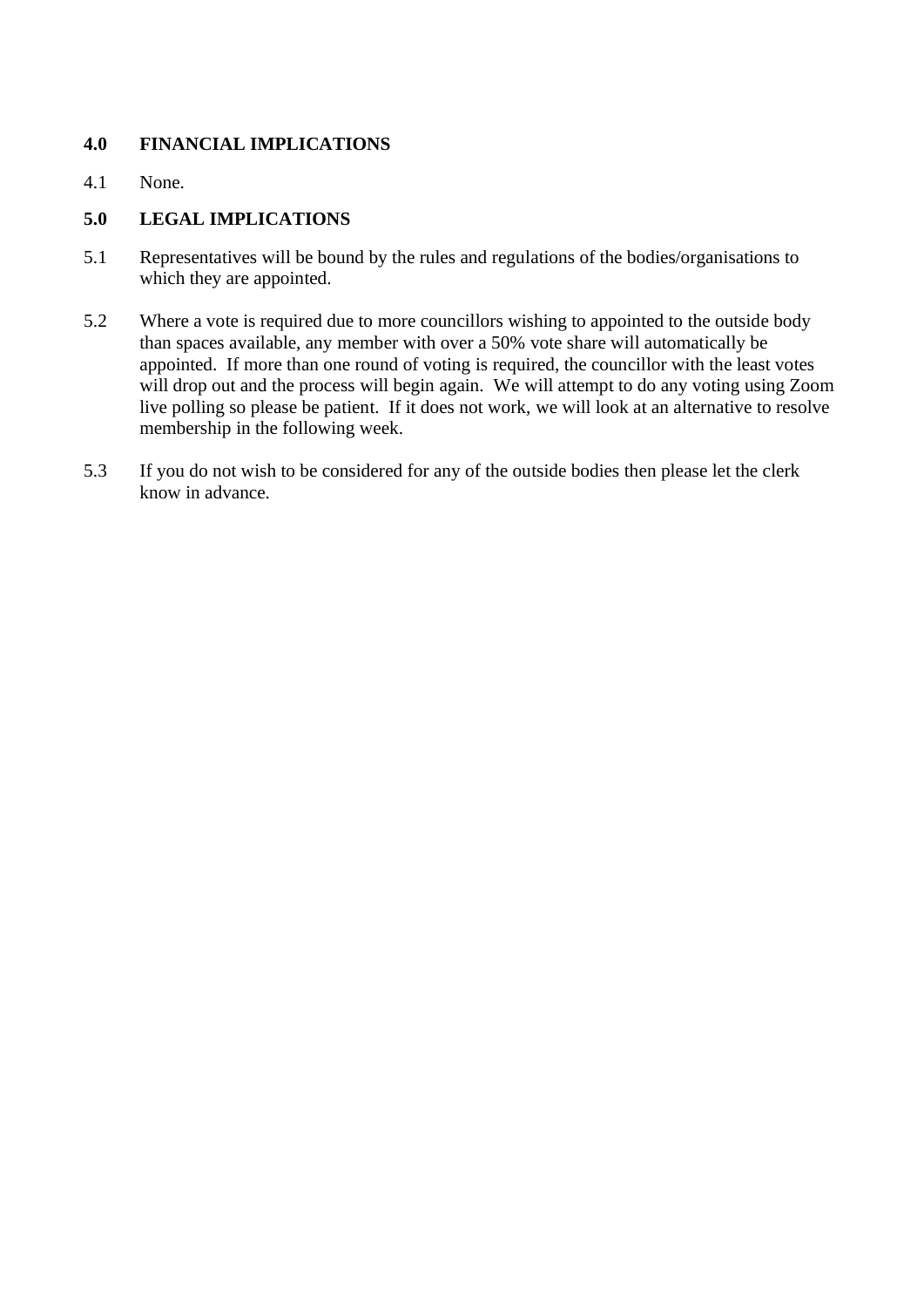### **EVESHAM TOWN COUNCIL**

**COMMITTEE: TOWN COUNCIL**

**DATE: 19 MAY 2022**

**SUBJECT: REVIEW OF STAFF/COUNCIL SUBSCRIPTIONS**

**REPORT BY: TOWN CLERK**

### **1.0 PURPOSE OF REPORT**

1.1 To advise Members of a requirement to review the Council's subscriptions.

# **2.0 RECOMMENDATION**

2.1 It is recommended that in accordance with the Council's Standing Orders Members review the subscriptions detailed below, and make any recommendations for amendment accordingly.

# **3.0 BACKGROUND INFORMATION**

- 3.1 The Town Council/Member of staff are currently subscribed to the following, the cost of which is met by the Town Council.
	- VECTA £50 per annum
	- Society of Local Council Clerks  $(SLCC) £310$  per annum. The Clerk is a member of this professional body for Clerks that gives access to advice, discounted training events etc
	- Cotswold Line Promotion Magazine £10 per annum
	- Museums Association £125 per annum. The Manager is a member of this body which offers training, advice etc to museum professionals
	- Institute of Cemetery and Crematorium Management £90 per annum The Council is a member of the ICCM which provides regular newsletters, advice line, and training events.
	- Hereford and Worcester Chamber of Commence  $-$  £126 per annum. The Almonry is a member of the H&WCC, which aids them in publicising their events, the museum and tourist information.
	- National Allotment Society £55 per annum
	- Worcestershire CALC £737 per annum
- 3.2 Each subscription is a good source of information, and many of them provide an invaluable advice and support network as well as access to sector specific training.

# **4.0 FINANCIAL IMPLICATIONS**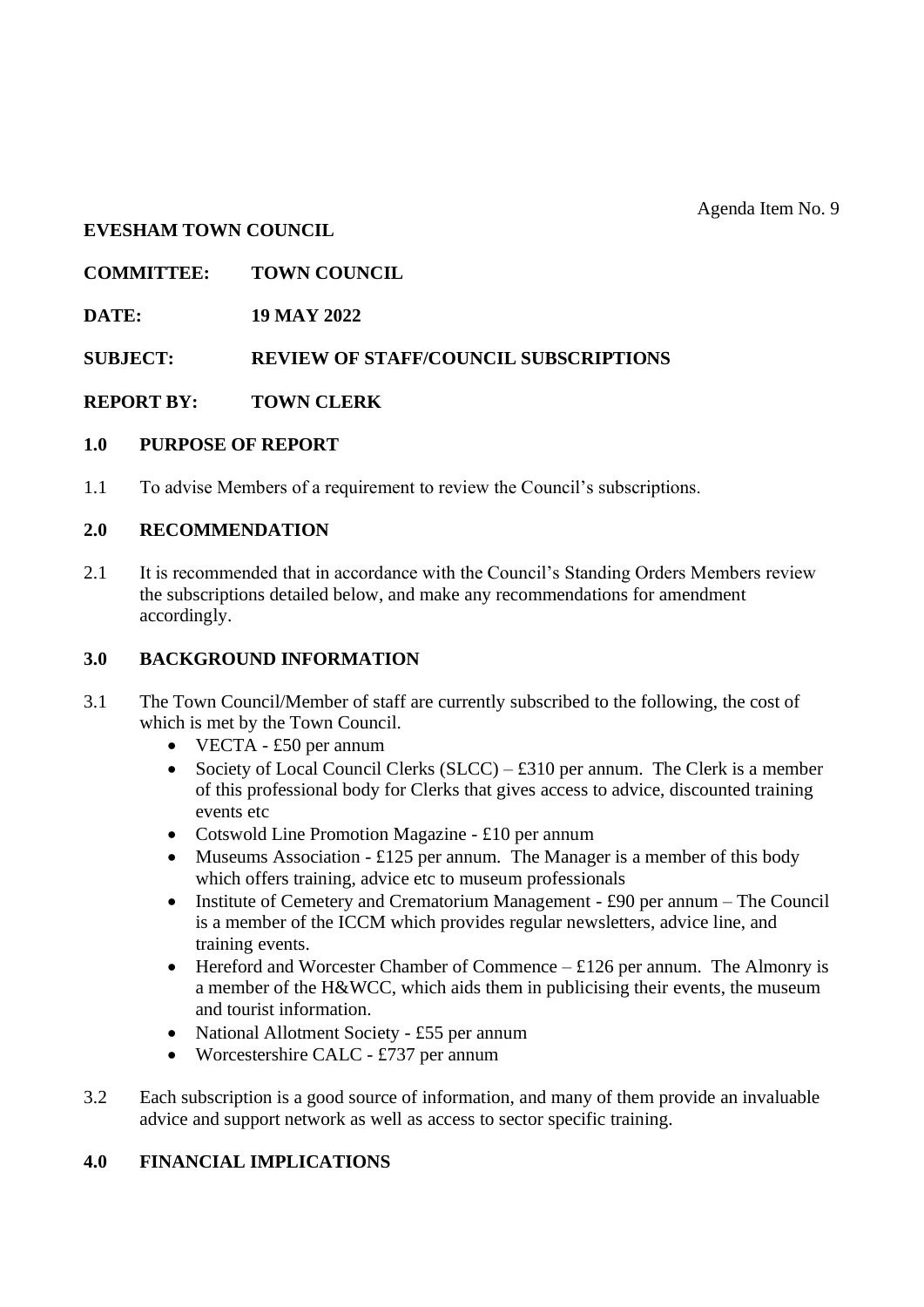4.1 The Council has a specific budget to meet the costs of these subscriptions. This budget code is also used to pay for registering with the Information Commissioners Office, Performing Rights Society, and software licenses, all of which are not optional.

# **5.0 LEGAL IMPLICATIONS**

5.1 None.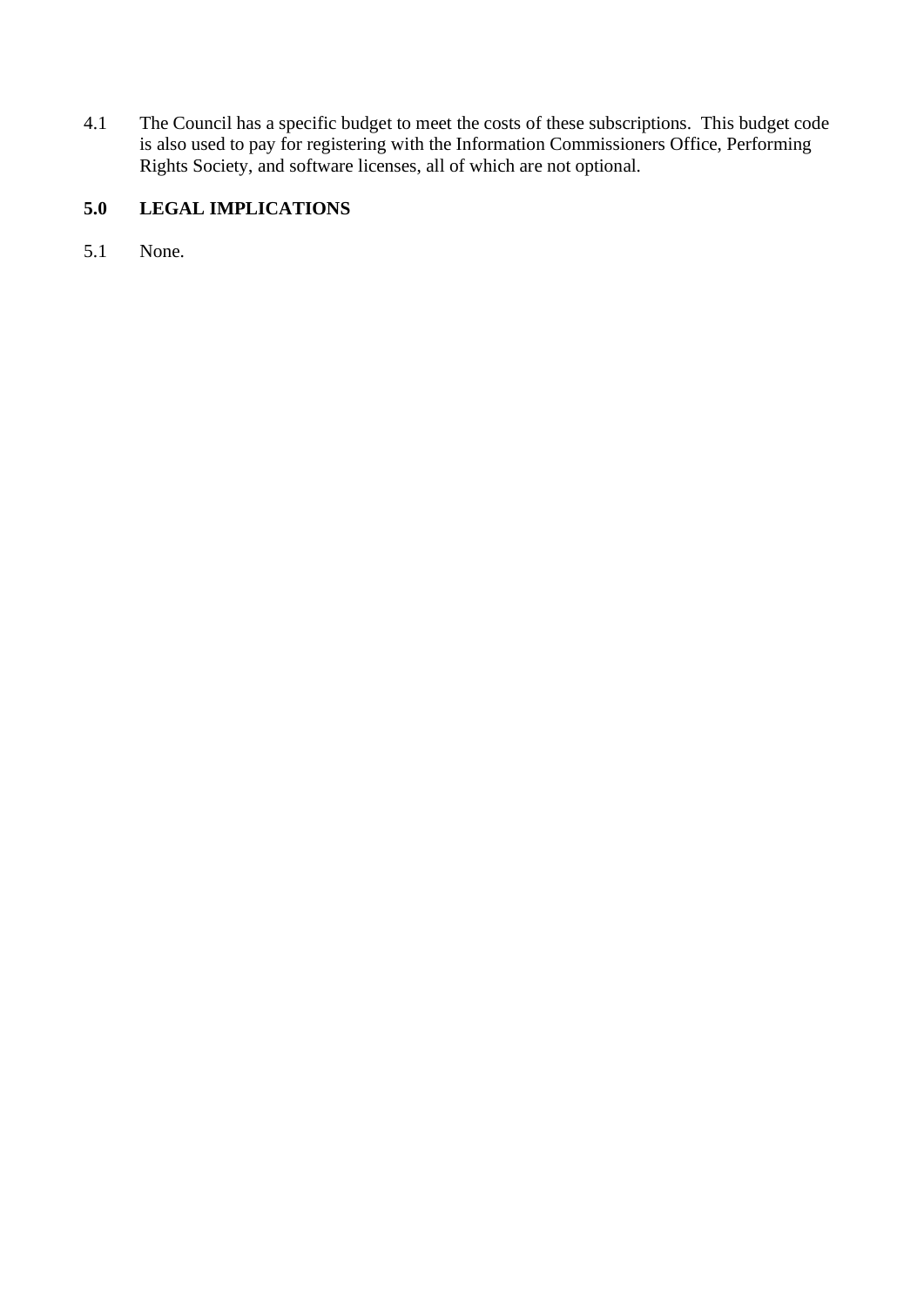Agenda Item 10

#### **EVESHAM TOWN COUNCIL**

**COMMITTEE: TOWN COUNCIL**

### **DATE: 17 MAY 2022**

# **SUBJECT: REVIEW OF THE TOWN COUNCIL'S STANDING ORDERS AND FINANCIAL REGULATIONS**

### **REPORT BY: TOWN CLERK**

# **1.0 PURPOSE OF REPORT**

1.1 To give the opportunity to the Town Council to review its existing Standing Orders and Financial Regulations.

#### **2.0 RECOMMENDATION**

2.1 Members' comments and recommendations are requested.

#### **3.0 STANDING ORDERS**

- 3.1 Standing orders are the written rules of the town council. They are used to confirm the internal organisational, administrative and procurement procedures and procedural matters for meetings. They are not the same as the policies of the council but they may refer to them.
- 3.2 Meetings of full council, committee meetings, councillors, the Responsible Financial Officer and Proper Officer are subject to many statutory requirements. A council should have standing orders and financial regulations to confirm those statutory requirements.
- 3.3 All councillors were given a copy of the Council's standing orders and financial regulations during their induction and should refer to these. Both the standing orders and financial regulations are based on model documents drafted by the National Association of Local Councils. Standing orders that are in bold type contain statutory requirements and cannot be altered. Model standing orders not in bold are designed to help the council operate effectively but do not contain statutory requirements so they may be amended to suit the council's needs.
- 3.4 The current version of Standing Orders may be downloaded from the website: [https://www.eveshamtowncouncil.gov.uk/js/plugins/filemanager/files/policies/Standing\\_Orde](https://www.eveshamtowncouncil.gov.uk/js/plugins/filemanager/files/policies/Standing_Orders_2020.pdf) [rs\\_2020.pdf](https://www.eveshamtowncouncil.gov.uk/js/plugins/filemanager/files/policies/Standing_Orders_2020.pdf)

# **4.0 FINANCIAL REGULATIONS**

4.1 Financial regulations are standing orders to regulate and control the financial affairs and accounting procedures of a local council. The financial regulations, as opposed to the standing orders of a council, include most of the requirements relevant to the Responsible